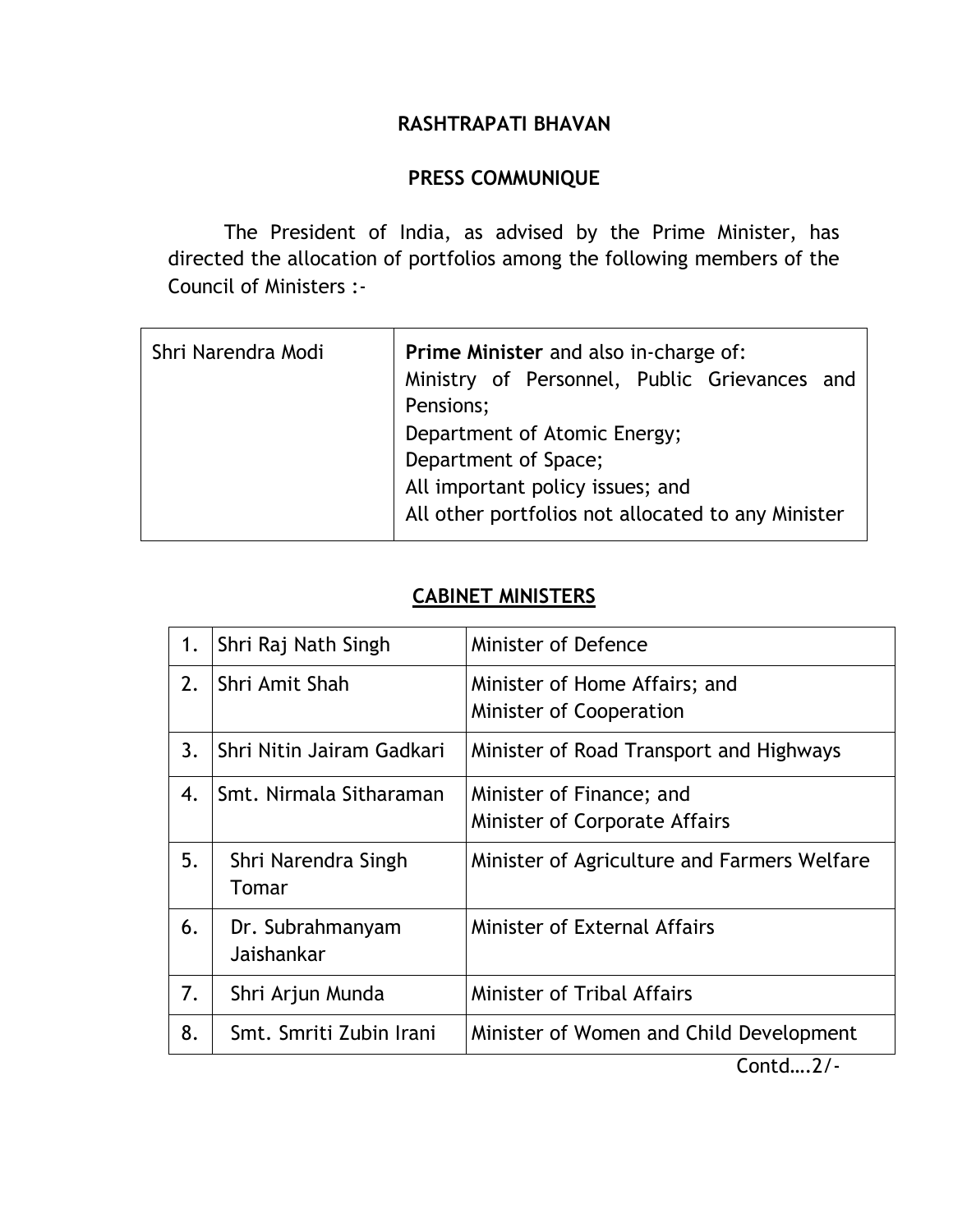### -: 2 :-

# **CABINET MINISTERS (CONTD.)**

| 9.  | Shri Piyush Goyal               | Minister of Commerce and Industry;<br>Minister of Consumer Affairs, Food and Public<br>Distribution; and<br><b>Minister of Textiles</b> |
|-----|---------------------------------|-----------------------------------------------------------------------------------------------------------------------------------------|
| 10. | Shri Dharmendra<br>Pradhan      | Minister of Education; and<br>Minister of Skill Development and<br>Entrepreneurship                                                     |
| 11. | Shri Pralhad Joshi              | Minister of Parliamentary Affairs;<br>Minister of Coal; and<br><b>Minister of Mines</b>                                                 |
| 12. | Shri Narayan Tatu Rane          | Minister of Micro, Small and Medium<br>Enterprises                                                                                      |
| 13. | Shri Sarbananda Sonowal         | Minister of Ports, Shipping and Waterways;<br>and<br>Minister of AYUSH                                                                  |
| 14. |                                 | Shri Mukhtar Abbas Naqvi   Minister of Minority Affairs                                                                                 |
| 15. | Dr. Virendra Kumar              | Minister of Social Justice and Empowerment                                                                                              |
| 16. | Shri Giriraj Singh              | Minister of Rural Development; and<br>Minister of Panchayati Raj                                                                        |
| 17. | Shri Jyotiraditya M.<br>Scindia | Minister of Civil Aviation                                                                                                              |
| 18. | Shri Ramchandra Prasad<br>Singh | Minister of Steel                                                                                                                       |
| 19. | Shri Ashwini Vaishnaw           | <b>Minister of Railways;</b><br>Minister of Communications; and<br>Minister of Electronics and Information<br>Technology                |

Contd….3/-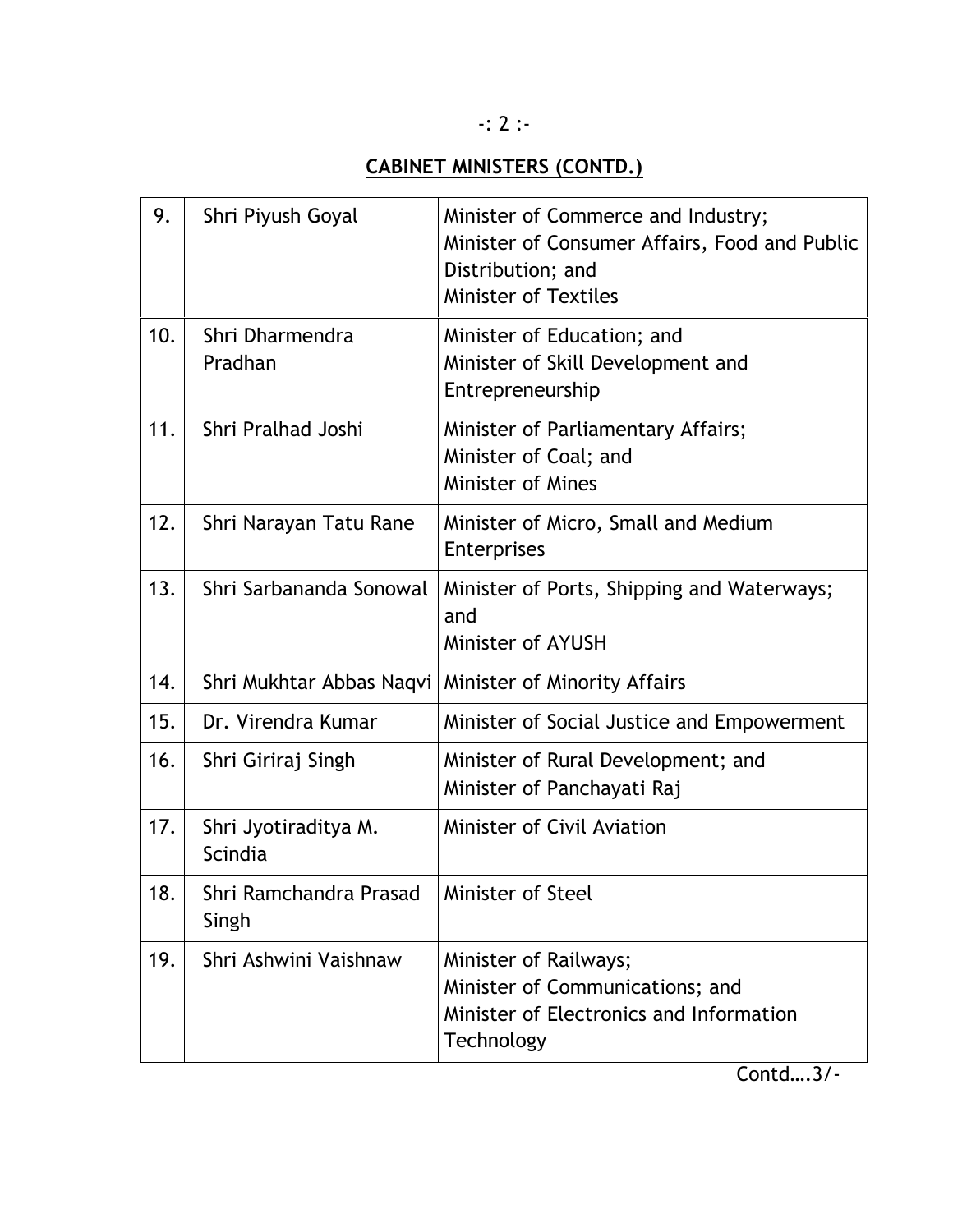#### -: 3 :-

# **CABINET MINISTERS (CONTD.)**

| 20. | Shri Pashu Pati Kumar<br>Paras   | Minister of Food Processing Industries                                                                 |
|-----|----------------------------------|--------------------------------------------------------------------------------------------------------|
| 21. | Shri Gajendra Singh<br>Shekhawat | Minister of Jal Shakti                                                                                 |
| 22. | Shri Kiren Rijiju                | Minister of Law and Justice                                                                            |
| 23. | Shri Raj Kumar Singh             | Minister of Power; and<br>Minister of New and Renewable Energy                                         |
| 24. | Shri Hardeep Singh Puri          | Minister of Petroleum and Natural Gas; and<br>Minister of Housing and Urban Affairs                    |
| 25. | Shri Mansukh Mandaviya           | Minister of Health and Family Welfare; and<br>Minister of Chemicals and Fertilizers                    |
| 26. | Shri Bhupender Yadav             | Minister of Environment, Forest and Climate<br>Change; and<br>Minister of Labour and Employment        |
| 27. | Dr. Mahendra Nath<br>Pandey      | Minister of Heavy Industries                                                                           |
| 28. | Shri Parshottam Rupala           | Minister of Fisheries, Animal Husbandry and<br>Dairying                                                |
| 29. | Shri G. Kishan Reddy             | Minister of Culture;<br>Minister of Tourism; and<br>Minister of Development of North Eastern<br>Region |
| 30. | Shri Anurag Singh Thakur         | Minister of Information and Broadcasting; and<br>Minister of Youth Affairs and Sports                  |

Contd….4/-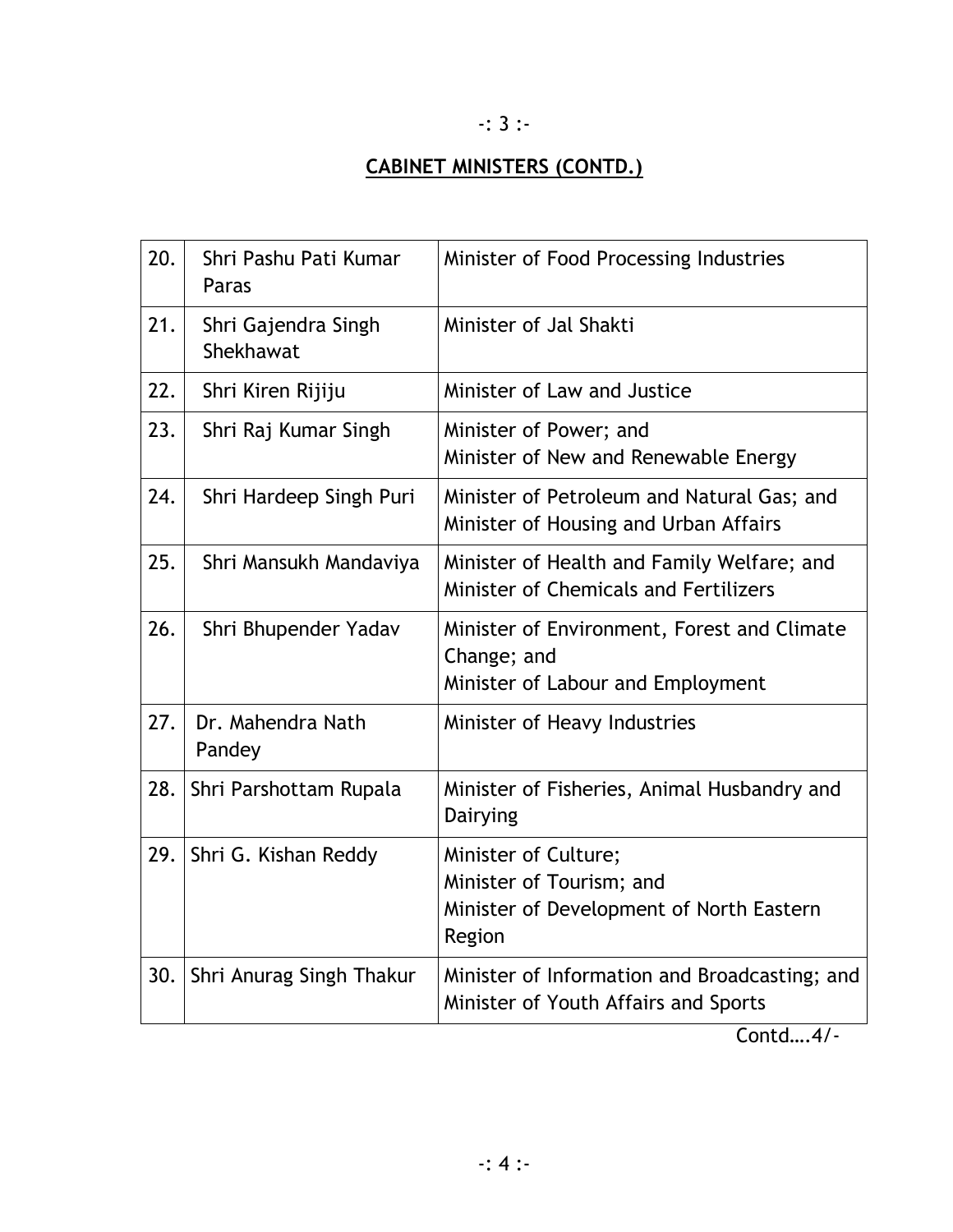# **MINISTERS OF STATE (INDEPENDENT CHARGE)**

| 1. | Rao Inderjit Singh | Minister of State (Independent Charge) of the<br>Ministry of Statistics and Programme<br>Implementation;<br>Minister of State (Independent Charge) of the<br>Ministry of Planning; and<br>Minister of State in the Ministry of Corporate<br><b>Affairs</b>                                                                                                                                                                                |
|----|--------------------|-------------------------------------------------------------------------------------------------------------------------------------------------------------------------------------------------------------------------------------------------------------------------------------------------------------------------------------------------------------------------------------------------------------------------------------------|
| 2. | Dr. Jitendra Singh | Minister of State (Independent Charge) of<br>the Ministry of Science and Technology;<br>Minister of State (Independent Charge) of<br>the Ministry of Earth Sciences;<br>Minister of State in the Prime Minister's<br>Office;<br>Minister of State in the Ministry of Personnel,<br><b>Public Grievances and Pensions;</b><br>Minister of State in the Department of<br>Atomic Energy; and<br>Minister of State in the Department of Space |

### **MINISTERS OF STATE**

| Shri Shripad Yesso Naik         | Minister of State in the Ministry of Ports,<br>Shipping and Waterways; and<br>Minister of State in the Ministry of Tourism |
|---------------------------------|----------------------------------------------------------------------------------------------------------------------------|
| <b>Shri Faggansingh Kulaste</b> | Minister of State in the Ministry of Steel; and<br>Minister of State in the Ministry of Rural<br>Development               |

Contd…..5/-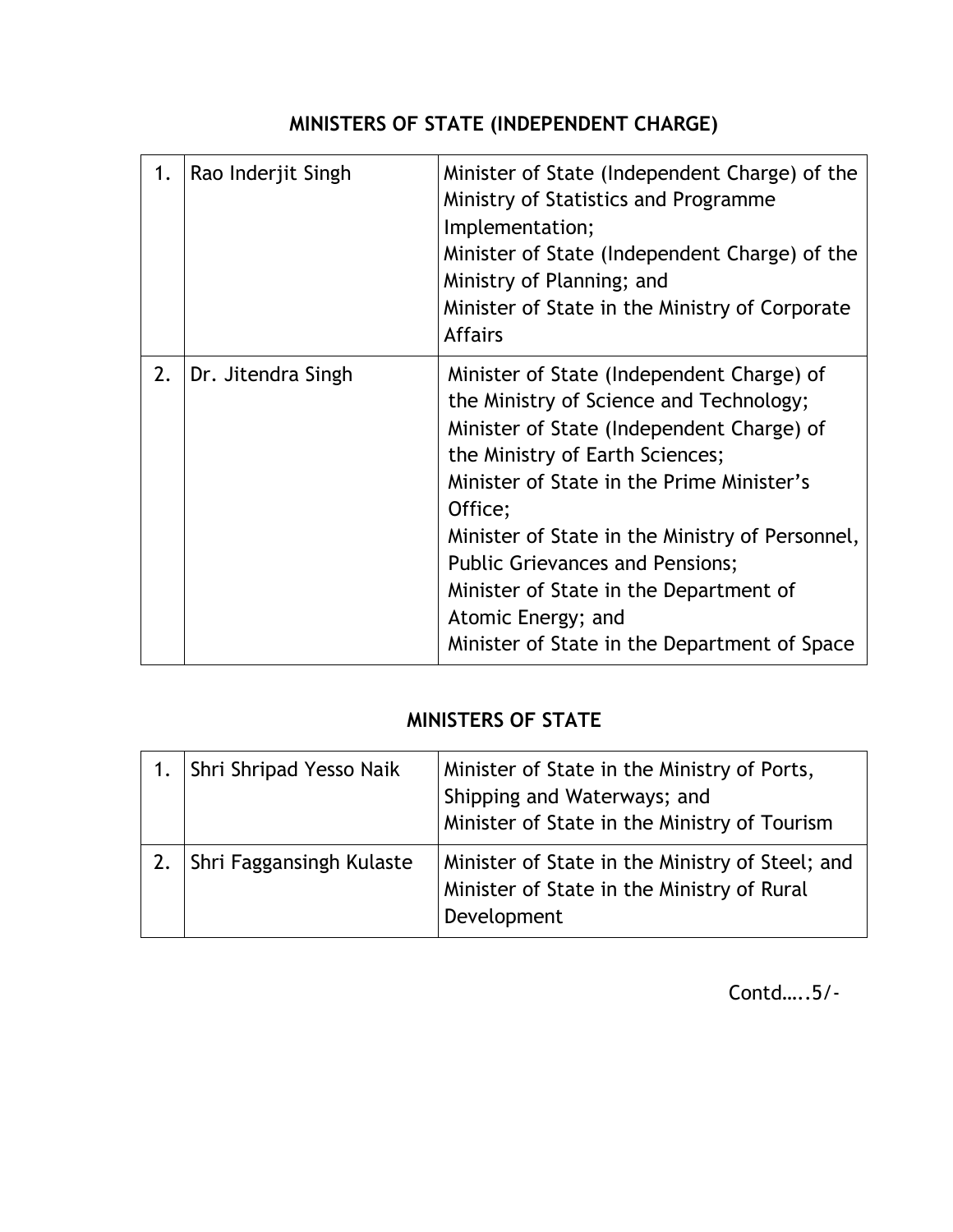#### -: 5 :-

# **MINISTERS OF STATE (CONTD.)**

| 3.  | Shri Prahalad Singh Patel      | Minister of State in the Ministry of Jal Shakti;<br>and<br>Minister of State in the Ministry of Food<br>Processing Industries                                                 |
|-----|--------------------------------|-------------------------------------------------------------------------------------------------------------------------------------------------------------------------------|
| 4.  | Shri Ashwini Kumar<br>Choubey  | Minister of State in the Ministry of Consumer<br>Affairs, Food and Public Distribution; and<br>Minister of State in the Ministry of<br>Environment, Forest and Climate Change |
| 5.  | Shri Arjun Ram Meghwal         | Minister of State in the Ministry of<br>Parliamentary Affairs; and<br>Minister of State in the Ministry of Culture                                                            |
| 6.  | General (Retd.) V. K.<br>Singh | Minister of State in the Ministry of Road<br>Transport and Highways; and<br>Minister of State in the Ministry of Civil<br>Aviation                                            |
| 7.  | Shri Krishan Pal               | Minister of State in the Ministry of Power;<br>and<br>Minister of State in the Ministry of Heavy<br>Industries                                                                |
| 8.  | Shri Danve Raosaheb<br>Dadarao | Minister of State in the Ministry of Railways;<br>Minister of State in the Ministry of Coal; and<br>Minister of State in the Ministry of Mines                                |
| 9.  | Shri Ramdas Athawale           | Minister of State in the Ministry of Social<br>Justice and Empowerment                                                                                                        |
| 10. | Sadhvi Niranjan Jyoti          | Minister of State in the Ministry of Consumer<br>Affairs, Food and Public Distribution; and<br>Minister of State in the Ministry of Rural<br>Development                      |
| 11. | Dr. Sanjeev Kumar Balyan       | Minister of State in the Ministry of Fisheries,<br>Animal Husbandry and Dairying                                                                                              |
|     |                                | Contd $.6/-$                                                                                                                                                                  |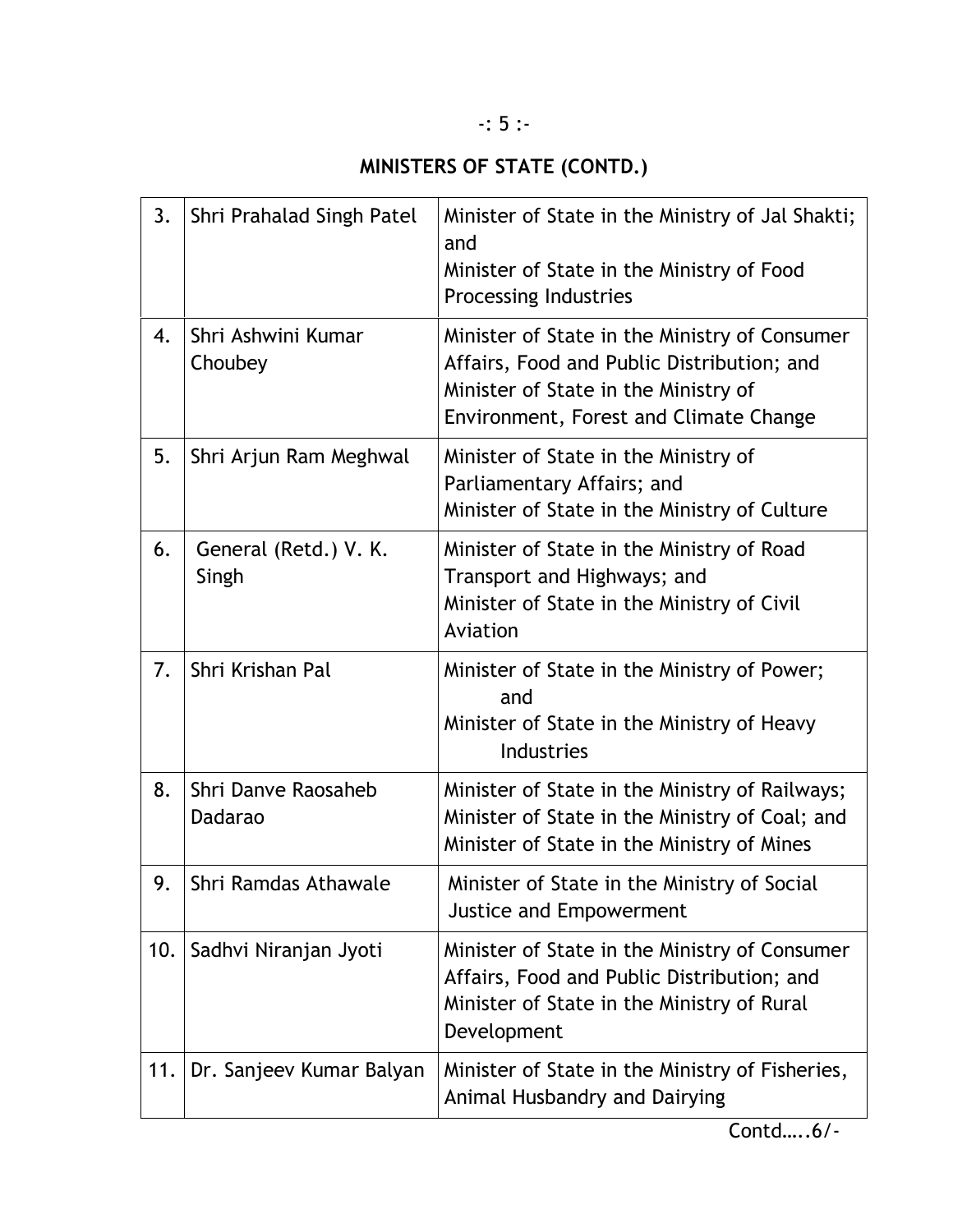#### -: 6 :-

# **MINISTERS OF STATE (CONTD.)**

| 12. | Shri Nityanand Rai               | Minister of State in the Ministry of Home<br><b>Affairs</b>                                                                                                           |
|-----|----------------------------------|-----------------------------------------------------------------------------------------------------------------------------------------------------------------------|
| 13. | Shri Pankaj Chaowdhary           | Minister of State in the Ministry of Finance                                                                                                                          |
| 14. | Smt. Anupriya Singh Patel        | Minister of State in the Ministry of Commerce<br>and Industry                                                                                                         |
| 15. | Prof. S. P. Singh Baghel         | Minister of State in the Ministry of Law and<br>Justice                                                                                                               |
| 16. | Shri Rajeev Chandrasekhar        | Minister of State in the Ministry of Skill<br>Development and Entrepreneurship; and<br>Minister of State in the Ministry of Electronics<br>and Information Technology |
|     | 17. Sushri Shobha Karandlaje     | Minister of State in the Ministry of Agriculture<br>and Farmers Welfare                                                                                               |
| 18. | Shri Bhanu Pratap Singh<br>Verma | Minister of State in the Ministry of Micro,<br><b>Small and Medium Enterprises</b>                                                                                    |
| 19. | Smt. Darshana Vikram<br>Jardosh  | Minister of State in the Ministry of Textiles;<br>and<br>Minister of State in the Ministry of Railways                                                                |
| 20. | Shri V. Muraleedharan            | Minister of State in the Ministry of External<br>Affairs; and<br>Minister of State in the Ministry of<br><b>Parliamentary Affairs</b>                                 |
| 21. | Smt. Meenakashi Lekhi            | Minister of State in the Ministry of External<br>Affairs; and<br>Minister of State in the Ministry of Culture                                                         |
| 22. | Shri Som Parkash                 | Minister of State in the Ministry of Commerce<br>and Industry                                                                                                         |

Contd…..7/-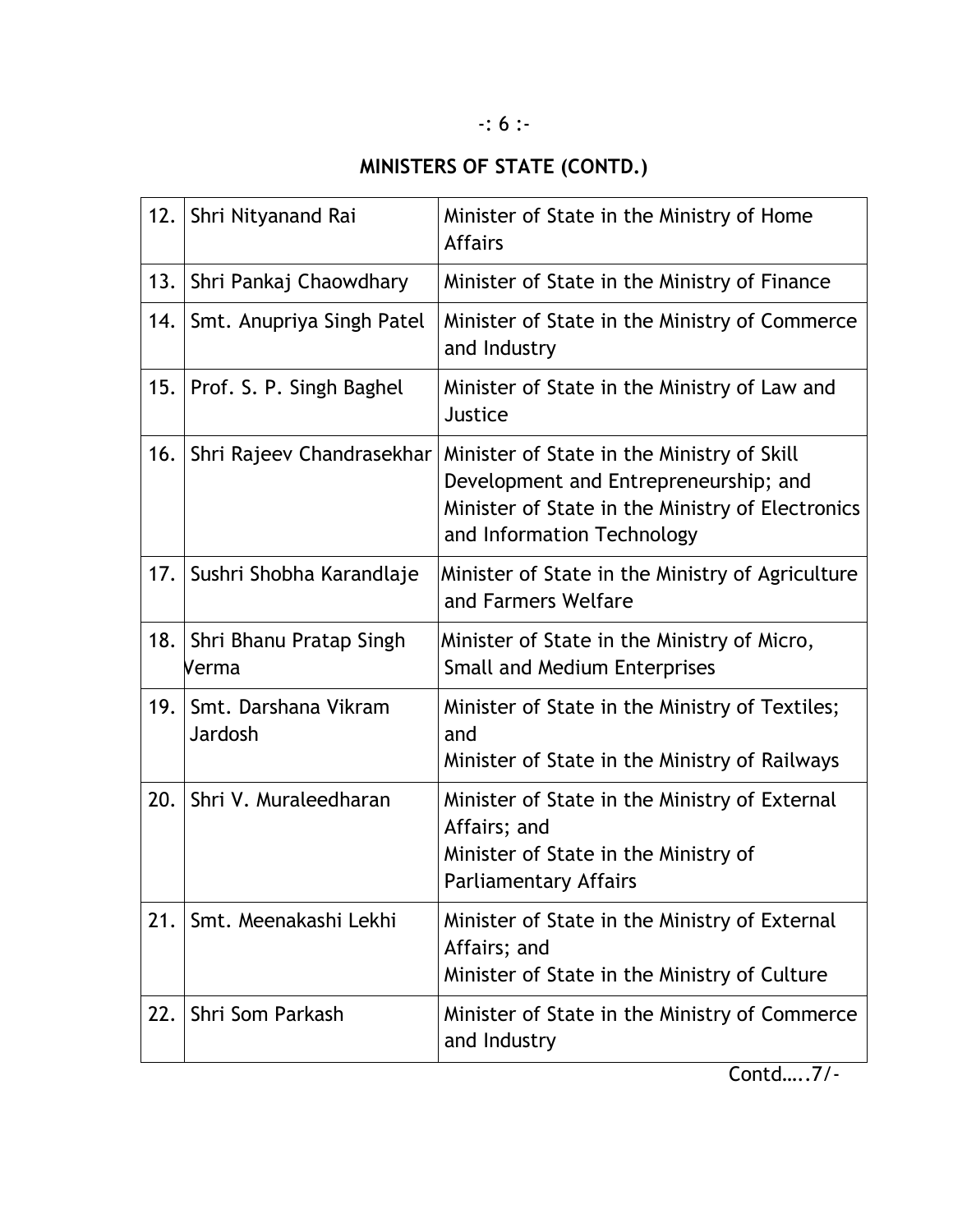### -: 7 :-

# **MINISTERS OF STATE (CONTD.)**

| 23. | Smt. Renuka Singh Saruta  | Minister of State in the Ministry of Tribal<br><b>Affairs</b>                                                                           |
|-----|---------------------------|-----------------------------------------------------------------------------------------------------------------------------------------|
| 24. | Shri Rameswar Teli        | Minister of State in the Ministry of Petroleum<br>and Natural Gas; and<br>Minister of State in the Ministry of Labour<br>and Employment |
| 25. | Shri Kailash Choudhary    | Minister of State in the Ministry of Agriculture<br>and Farmers Welfare                                                                 |
| 26. | Smt. Annpurna Devi        | Minister of State in the Ministry of Education                                                                                          |
|     | 27. Shri A. Narayanaswamy | Minister of State in the Ministry of Social<br>Justice and Empowerment                                                                  |
| 28. | Shri Kaushal Kishore      | Minister of State in the Ministry of Housing<br>and Urban Affairs                                                                       |
| 29. | Shri Ajay Bhatt           | Minister of State in the Ministry of Defence;<br>and<br>Minister of State in the Ministry of Tourism                                    |
| 30. | Shri B. L. Verma          | Minister of State in the Ministry of<br>Development of North Eastern Region; and<br>Minister of State in the Ministry of<br>Cooperation |
| 31. | Shri Ajay Kumar           | Minister of State in the Ministry of Home<br><b>Affairs</b>                                                                             |
| 32. | Shri Devusinh Chauhan     | Minister of State in the Ministry of<br>Communications                                                                                  |

Contd…..8/-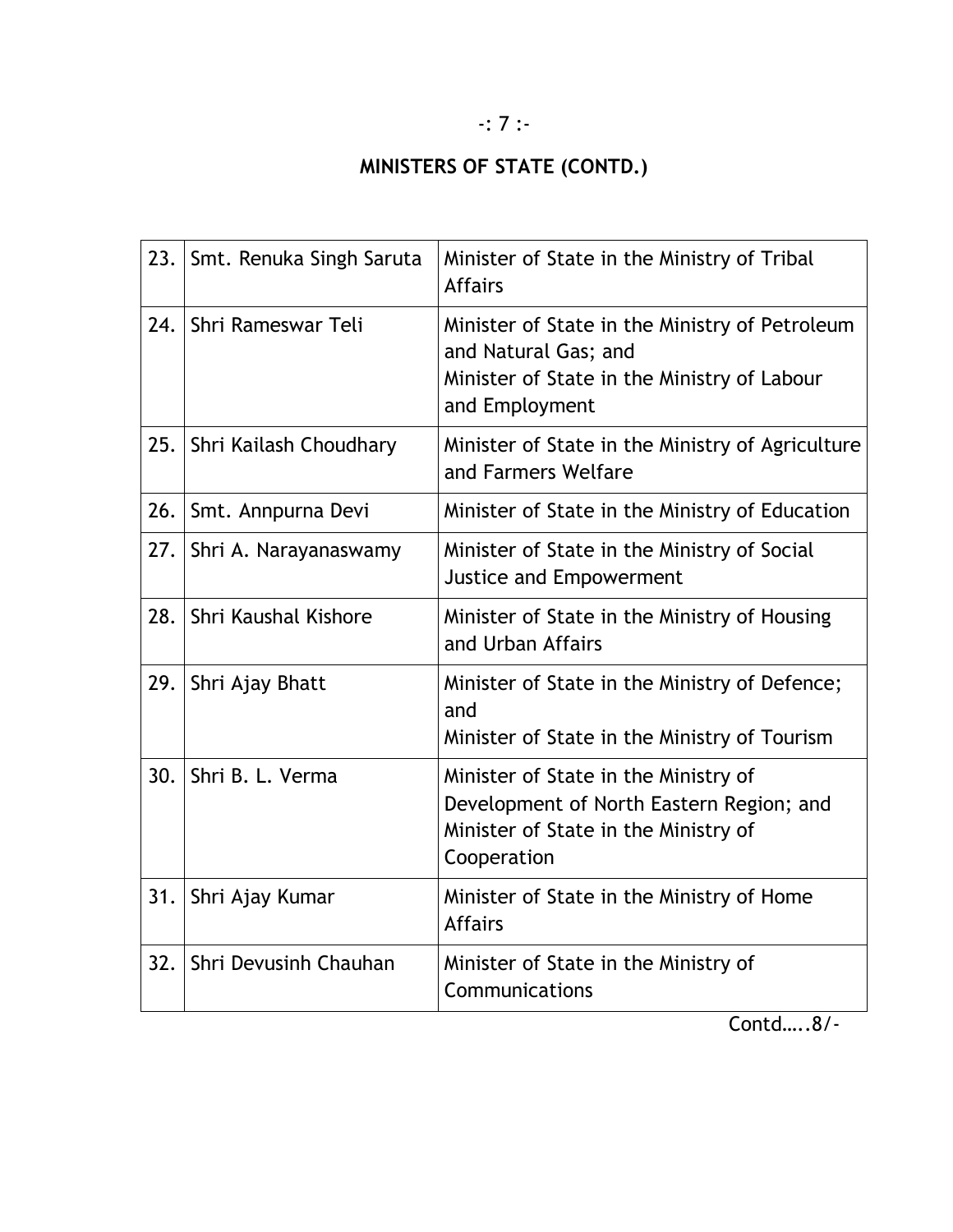#### -: 8 :-

# **MINISTERS OF STATE (CONTD.)**

| 33. | Shri Bhagwanth Khuba           | Minister of State in the Ministry of New and<br>Renewable Energy; and<br>Minister of State in the Ministry of Chemicals<br>and Fertilizers |
|-----|--------------------------------|--------------------------------------------------------------------------------------------------------------------------------------------|
| 34. | Shri Kapil Moreshwar Patil     | Minister of State in the Ministry of Panchayati<br>Raj                                                                                     |
| 35. | Sushri Pratima Bhoumik         | Minister of State in the Ministry of Social<br>Justice and Empowerment                                                                     |
| 36. | Dr. Subhas Sarkar              | Minister of State in the Ministry of Education                                                                                             |
| 37. | Dr. Bhagwat Kishanrao<br>Karad | Minister of State in the Ministry of Finance                                                                                               |
| 38. | Dr. Rajkumar Ranjan<br>Singh   | Minister of State in the Ministry of External<br>Affairs; and<br>Minister of State in the Ministry of Education                            |
| 39. | Dr. Bharati Pravin Pawar       | Minister of State in the Ministry of Health and<br><b>Family Welfare</b>                                                                   |
| 40. | Shri Bishweswar Tudu           | Minister of State in the Ministry of Tribal<br>Affairs; and<br>Minister of State in the Ministry of Jal Shakti                             |
| 41. | Shri Shantanu Thakur           | Minister of State in the Ministry of Ports,<br><b>Shipping and Waterways</b>                                                               |
| 42. | Dr. Munjapara<br>Mahendrabhai  | Minister of State in the Ministry of Women<br>and Child Development; and<br>Minister of State in the Ministry of AYUSH                     |
| 43. | Shri John Barla                | Minister of State in the Ministry of Minority<br><b>Affairs</b>                                                                            |

Contd…..9/-